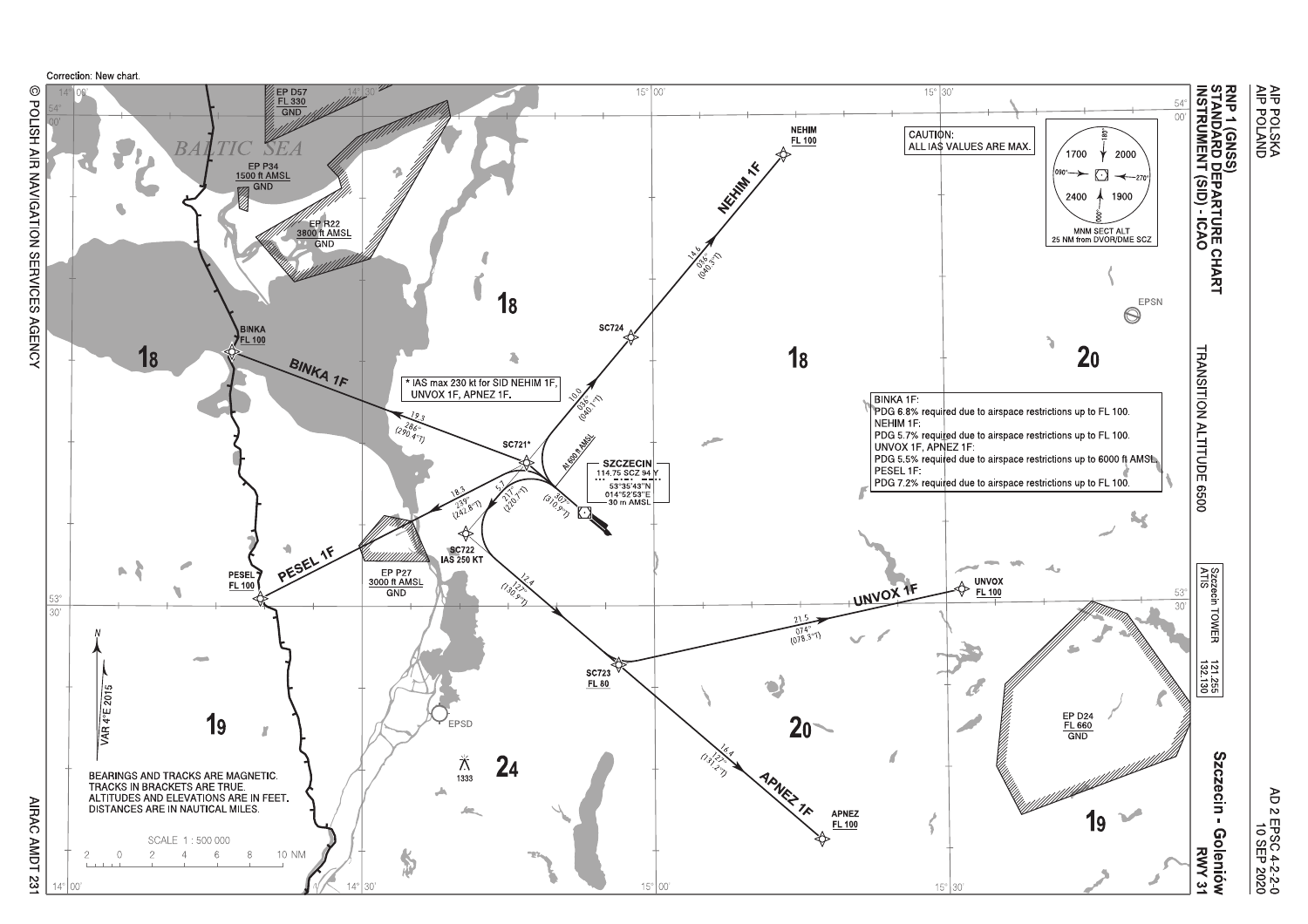# **RNP 1 (GNSS) STANDARD DEPARTURE CHART INSTRUMENT (SID) - ICAO**

# **Szczecin - Goleniów RWY 31**

# **BINKA 1F PDG 6.8% REQUIRED DUE TO AIRSPACE RESTRICTIONS UP TO FL100**

| <b>SEQUENCE</b><br><b>NUMBER</b> | <b>PATH</b><br><b>TERMINATOR</b> | <b>WAYPOINT</b><br><b>IDENTIFIER</b> | FLY-<br>OVER | <b>COURSE/TRACK</b><br>°M (°T) | <b>DISTANCE</b><br>(NM) | <b>TURN</b><br><b>DIRECTION</b> | <b>ALTITUDE</b>          | <b>SPEED</b><br>(kt) | <b>NAV SPEC</b>  |
|----------------------------------|----------------------------------|--------------------------------------|--------------|--------------------------------|-------------------------|---------------------------------|--------------------------|----------------------|------------------|
| 001                              | VA                               |                                      |              | 307 (310.9)                    |                         |                                 | $+600$ ft                |                      | RNP <sup>1</sup> |
| 002                              | DF                               | SC721                                |              | $\overline{\phantom{a}}$       |                         |                                 | $\overline{\phantom{0}}$ |                      | RNP <sup>1</sup> |
| 003                              | ᅚ                                | <b>BINKA</b>                         |              | 286 (290.4)                    | 19.30                   |                                 | +FL100                   |                      | RNP <sup>1</sup> |
| * FOR VA READ "VECTOR"           |                                  |                                      |              |                                |                         |                                 |                          |                      |                  |

### **NEHIM 1F PDG 5.7% REQUIRED DUE TO AIRSPACE RESTRICTIONS UP TO FL100**

| <b>SEQUENCE</b><br><b>NUMBER</b> | <b>PATH</b><br><b>TERMINATOR</b> | <b>WAYPOINT</b><br><b>IDENTIFIER</b> | FLY-<br><b>OVER</b> | <b>COURSE/TRACK</b><br>°M (°T) | <b>DISTANCE</b><br>(NM) | <b>TURN</b><br><b>DIRECTION</b> | <b>ALTITUDE</b> | <b>SPEED</b><br>(kt) | <b>NAV SPEC</b>  |
|----------------------------------|----------------------------------|--------------------------------------|---------------------|--------------------------------|-------------------------|---------------------------------|-----------------|----------------------|------------------|
| 001                              | VA                               |                                      |                     | 307 (310.9)                    |                         |                                 | $+600$ ft       |                      | RNP <sup>1</sup> |
| 002                              | DF                               | SC721                                |                     |                                |                         |                                 |                 | $-230$               | RNP <sup>1</sup> |
| 003                              | TF                               | <b>SC724</b>                         |                     | 036 (040.1)                    | 10.00                   |                                 |                 |                      | RNP <sup>1</sup> |
| 004                              | TF                               | <b>NEHIM</b>                         |                     | 036 (040.3)                    | 14.60                   | ٠                               | +FL100          |                      | RNP <sup>1</sup> |
| "FOR VA READ "VECTOR "           |                                  |                                      |                     |                                |                         |                                 |                 |                      |                  |

### **UNVOX 1F PDG 5.5% REQUIRED DUE TO AIRSPACE RESTRICTIONS UP TO 6000 FT AMSL**

| <b>SEQUENCE</b><br><b>NUMBER</b> | <b>PATH</b><br><b>TERMINATOR</b> | <b>WAYPOINT</b><br><b>IDENTIFIER</b> | FLY -<br><b>OVER</b> | <b>COURSE/TRACK</b><br>$^{\circ}$ M $^{\circ}$ T) | <b>DISTANCE</b><br>(NM) | <b>TURN</b><br><b>DIRECTION</b> | <b>ALTITUDE</b> | <b>SPEED</b><br>(kt) | <b>NAV SPEC</b>  |
|----------------------------------|----------------------------------|--------------------------------------|----------------------|---------------------------------------------------|-------------------------|---------------------------------|-----------------|----------------------|------------------|
| 001                              | VA                               | $\sim$                               |                      | 307 (310.9)                                       |                         |                                 | $+600$ ft       |                      | RNP <sup>:</sup> |
| 002                              | DF                               | SC721                                |                      | $\overline{\phantom{a}}$                          |                         |                                 |                 | $-230$               | RNP <sup>:</sup> |
| 003                              | <b>TF</b>                        | <b>SC722</b>                         |                      | 217 (220.7)                                       | 5.72                    |                                 |                 | $-250$               | RNP              |
| 004                              | TF                               | <b>SC723</b>                         |                      | 127 (130.9)                                       | 12.35                   |                                 | $+$ FL80        |                      | RNP              |
| 005                              | TF                               | <b>UNVOX</b>                         |                      | 074 (078.3)                                       | 21.54                   | -                               | +FL100          |                      | RNP              |
| '* FOR VA READ "VECTOR"          |                                  |                                      |                      |                                                   |                         |                                 |                 |                      |                  |

## **APNEZ 1F PDG 5.5% REQUIRED DUE TO AIRSPACE RESTRICTIONS UP TO 6000 FT AMSL**

| <b>SEQUENCE</b><br><b>NUMBER</b> | PATH<br><b>TERMINATOR</b> | <b>WAYPOINT</b><br><b>IDENTIFIER</b> | FLY-<br><b>OVER</b> | <b>COURSE/TRACK</b><br>°M (°T) | <b>DISTANCE</b><br>(NM) | <b>TURN</b><br><b>DIRECTION</b> | <b>ALTITUDE</b>          | <b>SPEED</b><br>(kt) | <b>NAV SPEC</b>  |
|----------------------------------|---------------------------|--------------------------------------|---------------------|--------------------------------|-------------------------|---------------------------------|--------------------------|----------------------|------------------|
| 001                              | VA                        |                                      |                     | 307 (310.9)                    |                         |                                 | $+600$ ft                |                      | RNP <sub>1</sub> |
| 002                              | DF                        | SC721                                |                     | $\overline{\phantom{a}}$       |                         |                                 | $\overline{\phantom{a}}$ | $-230$               | RNP <sub>1</sub> |
| 003                              | <b>TF</b>                 | <b>SC722</b>                         |                     | 217 (220.7)                    | 5.72                    |                                 | $\overline{\phantom{a}}$ | $-250$               | RNP <sub>1</sub> |
| 004                              | TF                        | <b>SC723</b>                         |                     | 127 (130.9)                    | 12.35                   |                                 | $+$ FL80                 |                      | RNP <sub>1</sub> |
| 005                              | TF                        | <b>APNEZ</b>                         |                     | 127 (131.2)                    | 16.43                   |                                 | +FL100                   |                      | RNP <sub>1</sub> |
| * FOR VA READ "VECTOR"           |                           |                                      |                     |                                |                         |                                 |                          |                      |                  |

# **PESEL 1F PDG 7.2% REQUIRED DUE TO AIRSPACE RESTRICTIONS UP TO FL100**

| <b>SEQUENCE</b><br><b>NUMBER</b> | <b>PATH</b><br><b>TERMINATOR</b> | <b>WAYPOINT</b><br><b>IDENTIFIER</b> | FLY-<br><b>OVER</b> | <b>COURSE/TRACK</b><br>$^{\circ}$ M ( $^{\circ}$ T) | <b>DISTANCE</b><br>(NM) | <b>TURN</b><br><b>DIRECTION</b> | <b>ALTITUDE</b> | <b>SPEED</b><br>(kt) | <b>NAV SPEC</b>  |
|----------------------------------|----------------------------------|--------------------------------------|---------------------|-----------------------------------------------------|-------------------------|---------------------------------|-----------------|----------------------|------------------|
| 001                              | VA                               |                                      |                     | 307 (310.9)                                         |                         |                                 | $+600$ ft       |                      | RNP <sup>1</sup> |
| 002                              | DF                               | SC721                                |                     |                                                     |                         |                                 | -               |                      | RNP <sup>1</sup> |
| 003                              | TF                               | PESEL                                |                     | 239 (242.8)                                         | 18.32                   |                                 | +FL100          |                      | RNP <sup>1</sup> |
| <b>FOR VA READ "VECTOR"</b>      |                                  |                                      |                     |                                                     |                         |                                 |                 |                      |                  |

POLSKA AGENCJA ŻEGLUGI POWIETRZNEJ POLISH AIR NAVIGATION SERVICES AGENCY